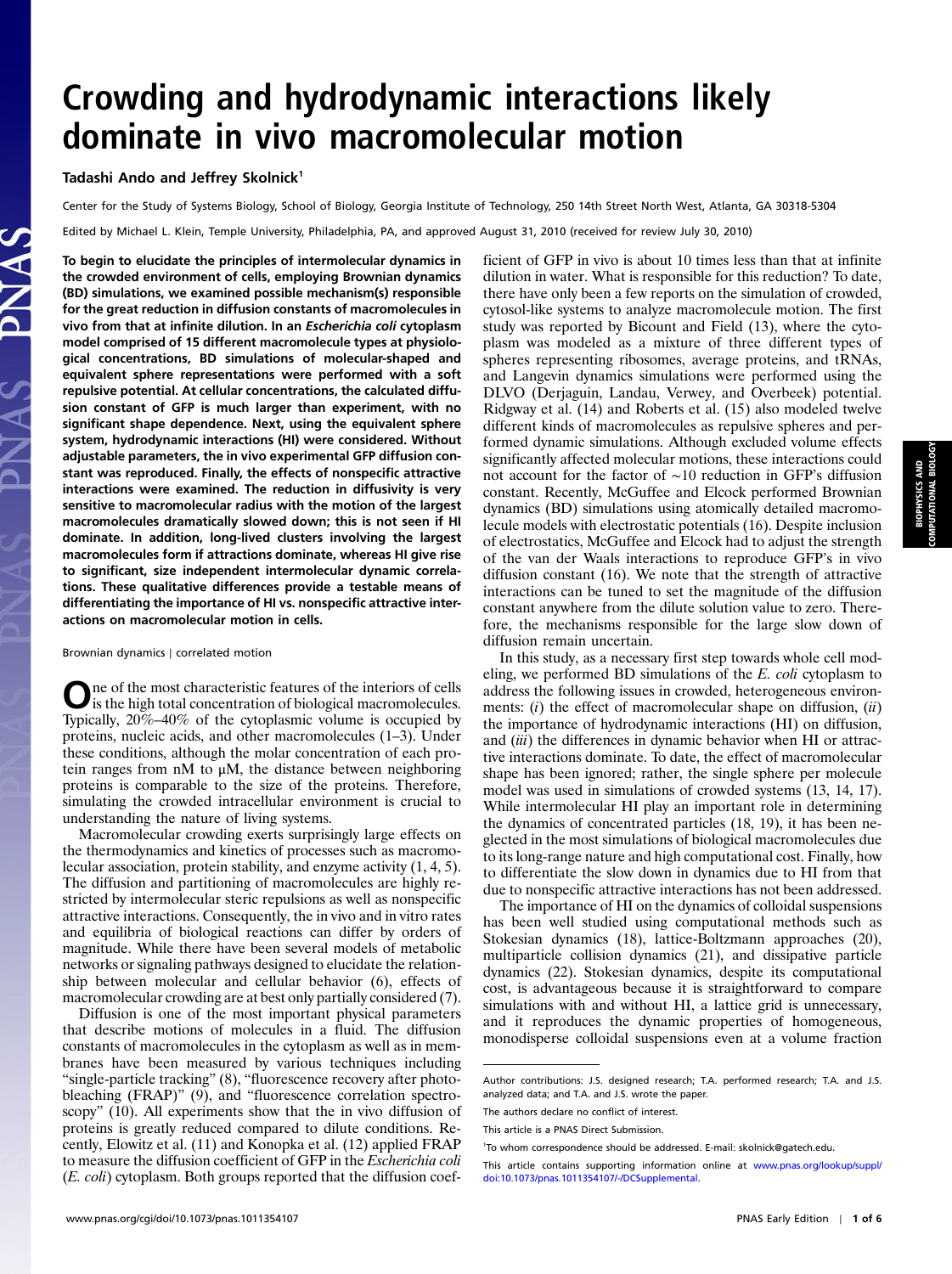of ∼0.5. Here, we apply Stokesian dynamics to simulate the diffusion of a polydisperse collection of macromolecules in crowded, heterogeneous intracellular three-dimensional environments.

## Results

Estimation of Diffusion Tensor of a Macromolecule from Atomic Structure. To estimate diffusion tensors of macromolecules from their atomic structures, the rigid-particle formalism was used (23–25). As described in Methods, proteins are represented by their  $C\alpha$ beads, with a bead radius of 6.1 Å (the only optimized parameter) giving the best fit to the experimental translational and rotational diffusion coefficients of macromolecules at infinite dilution (see [Table S1](http://www.pnas.org/lookup/suppl/doi:10.1073/pnas.1011354107/-/DCSupplemental/pnas.1011354107_SI.pdf?targetid=ST1) and [Fig. S1](http://www.pnas.org/lookup/suppl/doi:10.1073/pnas.1011354107/-/DCSupplemental/pnas.1011354107_SI.pdf?targetid=SF1)). For example, the method provides a translational diffusion coefficient for GFP of 8.9  $\AA^2$ /ns at 293 K, in excellent agreement with experiment, 8.7  $\AA^2$ /ns (26). To simulate the inside of cells, we also include nucleic acids. Using the same bead radius as proteins, the calculated translational diffusion coefficient of tRNA is 7.6  $A^2$ /ns at 293 K, consistent with the experimental value of 7.8  $\rm \AA^2 / \text{ns}$  (27).

Effect of Macromolecular Shape on Diffusion. What is the effect of explicit macromolecular shape on diffusion in crowded environments? Demonstration of a minor shape effect would enable HI to be calculated in a computationally tractable manner. We performed BD simulations with only steric repulsions for systems that consider either the explicit shape or the equivalent Stokes sphere radius. To compare the diffusivity of macromolecules in the two molecular representations as well as with experiment, we focus on translational diffusion. Rotational diffusion is also likely to play an important role in intracellular dynamics. We will analyze rotational diffusion in future work. Hereafter, "diffusion" refers to translational diffusion.

The *E. coli* protocell in the two different representations is shown in Fig. 1 (see also [Fig. S2](http://www.pnas.org/lookup/suppl/doi:10.1073/pnas.1011354107/-/DCSupplemental/pnas.1011354107_SI.pdf?targetid=SF2)). As an example, at a total concentration of 300 mg∕mL, [Fig. S3](http://www.pnas.org/lookup/suppl/doi:10.1073/pnas.1011354107/-/DCSupplemental/pnas.1011354107_SI.pdf?targetid=SF3) shows the energies, mean square displacements (MSD), and diffusion coefficients for several macromolecules as a function of time. From the point of view of energy, the systems equilibrate quickly (Fig.  $S3A$  and B). As in other simulation studies on cytosol-like systems, crossover from anomalous to normal diffusion is observed for all molecules at short times  $\lt 1$  μs ([Fig. S3](http://www.pnas.org/lookup/suppl/doi:10.1073/pnas.1011354107/-/DCSupplemental/pnas.1011354107_SI.pdf?targetid=SF3) C–F) (14–16). Subsequently, a linear relationship between time and MSD is observed, with rapid convergence of the respective diffusion constants.

Trajectories of the explicit molecular-shaped and equivalent sphere systems are shown in [Movie S1](http://www.pnas.org/lookup/suppl/doi:10.1073/pnas.1011354107/-/DCSupplemental/pnas.1011354107_SI.pdf?targetid=SM1). In Fig. 2, the ratio of the long-time translational diffusion coefficients,  $D<sup>L</sup>$ , observed in the virtual cytoplasm system to that estimated in dilute solution,  $D_0$ , as a function of Stokes radius is shown. Qualitatively consistent with other simulations (14–16) and experimental results on eukaryotic cells (2), for both systems, at three different concentrations,  $D^L/D_0$  decreases with increasing molecular



Fig. 1. Molecular-shaped (left) and sphere (right) systems at 300 mg/mL. Macromolecules are represented in different colors. Figures were generated by VMD (56).



Fig. 2. Long-time diffusion constant ratio as a function of macromolecule radius in the sphere (open symbols) and molecular-shaped systems (filled symbols) with steric repulsion. Squares, circles, and triangles are at 250, 300, and 350 mg∕mL, respectively. The reductions in diffusion constant of GFP measured in vivo of DH5 $\alpha$  (11), BL21(DE3) (12), and K-12 E. coli (12) are shown by plus, cross, and asterisk, respectively. Dashed line is GFP's radius.

radius. The results of explicit molecular-shaped and equivalent sphere systems are very close over the entire range of radii for concentrations of 250 and 300 mg∕mL. At 350 mg∕mL, the long-time diffusion constants of the sphere system are slightly less than in the molecular-shaped system. These results suggest that at a macromolecular concentration of 300 mg∕mL or less, effects of macromolecular shape on molecular diffusion in crowded environments are small and that the equivalent sphere per macromolecule model is a reasonable approximation for the analysis of in vivo diffusion.

In in vivo experiments,  $D^L/D_0$  of GFP is 0.06–0.09 (11, 12) (see Fig. 2). On the other hand,  $D^L/D_0$  values of GFP in the simulated equivalent sphere system at 250 mg∕mL and 300 mg∕mL are 0.46 and 0.31, this is more than three times larger than experiment. Even for the molecular-shaped system at 350 mg∕mL, the simulated diffusion constant of GFP is still two times larger than experiment. These results indicate that (consistent with other studies (14–16)), although excluded volume effects reduce macromolecular diffusion in intracellular environments, they cannot explain the factor of <sup>∼</sup>10–<sup>16</sup> reduction observed in vivo.

Effect of Hydrodynamic Interactions on Diffusion. Next, we performed BD simulations with HI using equivalent sphere systems to evaluate the effects of HI on diffusion in crowded environments. In addition to the Rotne-Prager-Yamakawa (28, 29) interaction tensor, (widely used in biomolecular simulations to incorporate the long-range effects of HI), we also account for the lubrication forces that play a crucial role in the short-range interactions that are especially important in dense systems (18, 30). Because HI calculations are computationally expensive (computational costs with and without HI are roughly  $O(N^3)$  and  $O(N)$ , respectively, with N the number of particles), we considered somewhat smaller systems containing ∼400 macromolecules compared to the sphere system with just repulsive interactions (Table 1); without HI, the calculated diffusion constants are insensitive to whether the larger or smaller system is considered.

A representative trajectory is shown in [Movie S1](http://www.pnas.org/lookup/suppl/doi:10.1073/pnas.1011354107/-/DCSupplemental/pnas.1011354107_SI.pdf?targetid=SM1). [Fig. S4](http://www.pnas.org/lookup/suppl/doi:10.1073/pnas.1011354107/-/DCSupplemental/pnas.1011354107_SI.pdf?targetid=SF4)A, where the normalized short-time diffusion coefficients,  $\overline{D}^S/D_0$ , of GFP, GAPDH, and the ribosome (small, medium, and large macromolecules) at 300 mg∕mL as a function of simulation time up to 15 μs are shown. It is clear that all macromolecules have reached their long-time limit. The MSD and diffusion coefficients of GFP, GAPDH, and the ribosome as a function of simulation time are shown in Fig.  $S4 B, C$ . As also seen in simulations without HI, crossover from anomalous to normal diffusion is observed at short times  $($ <1 μs). MSD values after 5 μs were used to estimate the long-time diffusion coefficients of all macromolecules.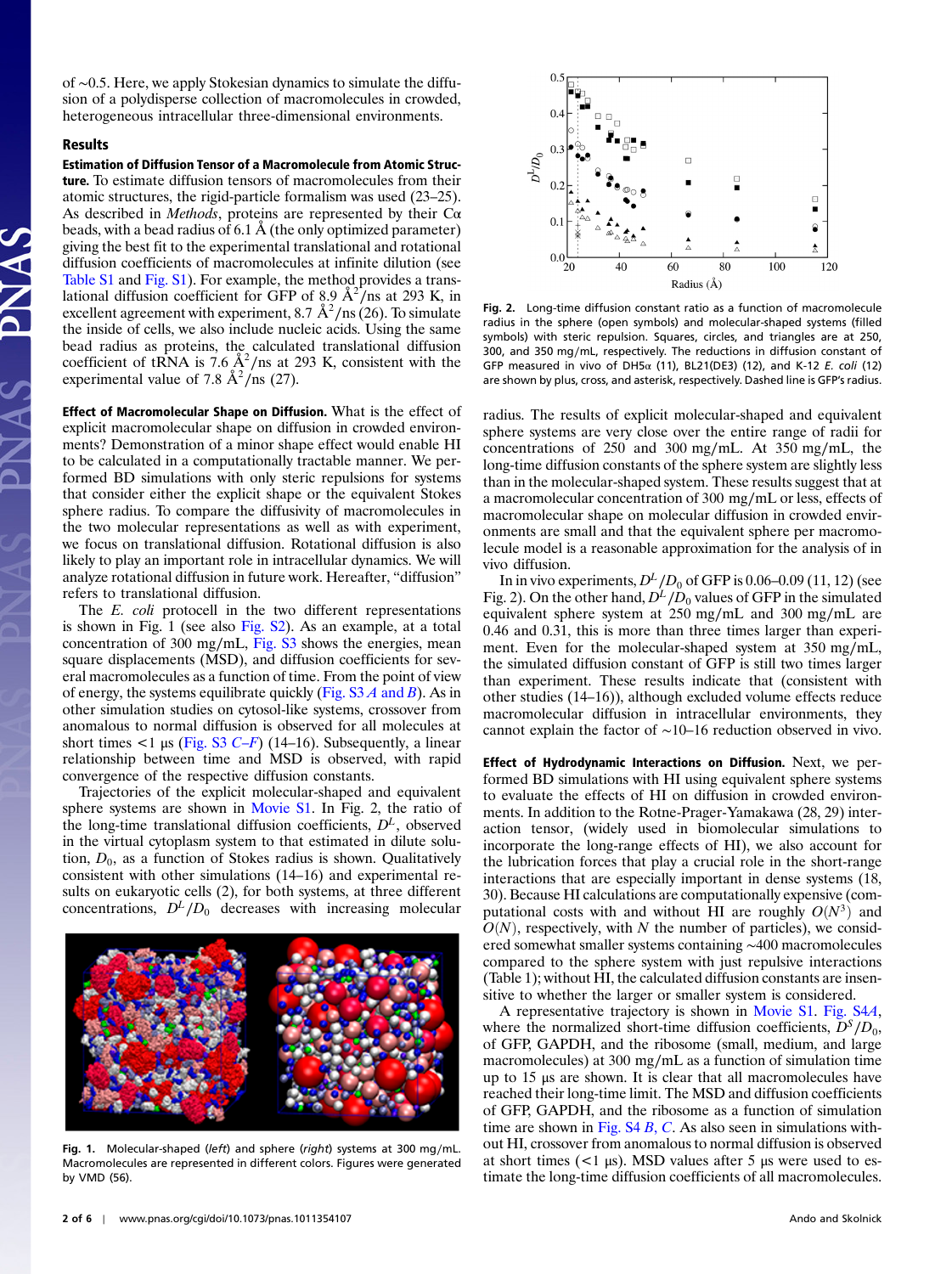#### Table 1. Properties of simulated systems

|                                             | $250 \text{ mg/mL}$  |                     | $300 \text{ mg/mL}$  |                     | $350 \text{ mg/mL}$    |                     |
|---------------------------------------------|----------------------|---------------------|----------------------|---------------------|------------------------|---------------------|
| Box size                                    | $(100 \text{ nm})^3$ | $(75 \text{ nm})^3$ | $(100 \text{ nm})^3$ | $(71 \text{ nm})^3$ | $(100 \; \text{nm})^3$ | $(67 \text{ nm})^3$ |
| Total number of molecules                   | 000.1                | 423                 | 1.152                | 412                 | 1.295                  | 390                 |
| Volume fraction in molecular-shaped system* | 0.38                 | 0.38                | 0.45                 | 0.44                | 0.52                   | 0.52                |
| Volume fraction in sphere system            | 0.43                 | 0.43                | 0.51                 | 0.50                | 0.59                   | 0.60                |

\*Volumes of molecules were calculated using a bead radius of 6.1 Å.

Fig. 3 shows  $D^{S}/D_0$  and  $D^{L}/D_0$  values at three different concentrations as a function of Stokes radius.  $D^L/D_0$  obtained from the BD simulations of sphere systems with just steric repulsions are also shown. Similar to the simulations without HI,  $D^{S}/D_0$  and  $D^L/D_0$  decrease with increasing radius. For  $D^S$ , HI greatly reduces the diffusion constants of all particles; in contrast,  $D<sup>S</sup>$ is always equal to  $D_0$  when HI are ignored; the reduction in short-time diffusion coefficient is a purely hydrodynamic property;  $D^S$  equals  $D_0$  when HI are absent (31).

Interestingly, as shown in Fig 3B, BD simulations with HI for GFP in the 300 mg∕mL system (a reasonable estimate of the macromolecular concentration in E. coli) gives  $D^L/D_0$  of 0.08, in good agreement with the observed experimental values of 0.09 in DH5 $\alpha$  (11), 0.07 in BL21(DE3) (12), and 0.06 in the K-12 strain (12) grown in a rich medium (Fig. 3B). These results indicate that steric crowding and HI are two major factors responsible for the reduction in diffusion of macromolecules in intracellular environments. Indeed, without any other assumptions, these two effects quantitatively reproduce the experimentally observed diffusion constant of GFP in vivo.

Effect of Nonspecific Attractive Interactions on Diffusion. Because nonspecific, attractive interactions are another plausible cause of the large reduction of in vivo diffusivity (4), we next examined their effects. We consider each macromolecule to be a sphere having a rough surface, which is filled with small van der Waals (vdW) particles with a 3 Å diameter (see *[SI Text](http://www.pnas.org/lookup/suppl/doi:10.1073/pnas.1011354107/-/DCSupplemental/pnas.1011354107_SI.pdf?targetid=STXT): Eqs.* 40–42, with  $\epsilon_{\text{LJ}}$  of 0.37 kcal/mol). Because the 300 mg/mL system equilibrated slowly from the point of view of energy due to the slow relaxation of interacting clusters [\(Fig. S5](http://www.pnas.org/lookup/suppl/doi:10.1073/pnas.1011354107/-/DCSupplemental/pnas.1011354107_SI.pdf?targetid=SF5)), simulations were performed up to 50 μs, and the first 30 μs were ignored in the calculation of diffusion constants.



Fig. 3. Reduction in diffusivity as a function of radius for the system with HI at three different concentrations. Triangles and circles represent  $D^5/D_0$  and  $D<sup>L</sup>/D<sub>0</sub>$ , respectively. Open (filled) symbols are values in the sphere model with repulsive (HI) interactions. Plus, cross, and asterisk symbols are as in Fig. 2. Dashed line is GFP's radius.

with a Lennard-Jones potential is used or if we consider the rough sphere system with electrostatic interactions (see *[SI Text](http://www.pnas.org/lookup/suppl/doi:10.1073/pnas.1011354107/-/DCSupplemental/pnas.1011354107_SI.pdf?targetid=STXT): Eq.* 43 and [Fig. S6\)](http://www.pnas.org/lookup/suppl/doi:10.1073/pnas.1011354107/-/DCSupplemental/pnas.1011354107_SI.pdf?targetid=SF6); thus, the results are quite robust and invariant to the specific form of the potential. We would expect that if nonspecific attractive interactions dominate in vivo diffusion, the strength of this reduction would be very sensitive to molecular radius, whereas if HI dominate, the reduction in mobility is far less sensitive. Moreover,  $D<sup>L</sup>$  for molecules whose radii exceed GFP have greatly reduced mobility and are almost immobile due to the formation of long-lived clusters (see [Movie S1\)](http://www.pnas.org/lookup/suppl/doi:10.1073/pnas.1011354107/-/DCSupplemental/pnas.1011354107_SI.pdf?targetid=SM1). Because there is a dramatic qualitative difference in predicted behavior, which mechanism dominates could be determined experimentally. Large-Distance and Long-Time Intermolecular Correlations. Finally,

As shown in Fig. 4, in this model,  $D<sup>L</sup>$  is very strongly dependent on macromolecular radius compared to the HI model. This same qualitative behavior is seen if the explicit molecular shape system

the dynamical correlations in space and time between macromolecules were examined. Such effects are expected to be present when HI are included. To analyze the correlation between particles, we calculated a normalized pair correlation function,  $C_{ii}$ (see *[SI Text](http://www.pnas.org/lookup/suppl/doi:10.1073/pnas.1011354107/-/DCSupplemental/pnas.1011354107_SI.pdf?targetid=STXT): Eq.* 47).  $C_{ij}$  ranges from  $-1$  to 1. When two particles are positively correlated,  $C_{ij} > 0$ , and when they are negatively correlated,  $C_{ij}$  < 0.

Representative  $C_{ii}$  of large and small particle pairs up to 100 ns in time and 10 Å in space for the sphere system with and without HI as well as with the nonspecific attractive interaction model are shown in Fig. 5. In the model without HI, where  $D^{\perp} \sim 3$  times larger than in the HI model, (Fig 5 top)  $C_{ij}$  < 0.1 even at short times (<30 ns) for both pairs. In contrast, for both pairs of molecules, a significant positive intermolecular dynamic correlation for the simulation with HI is evident, though these are on average weak,  $C_{ij}$  < 0.3. Due to short-range attractive interactions in the nonspecific binding model, for large molecules a positive correlation is seen for short distances  $(< 5 \text{ Å})$ , but this correlation rapidly decays in space but not time. This same qualitative behavior is seen when electrostatic interactions are allowed between all macromolecular pairs with the notable exception of ribosomeribosome and ribosome-GroEL/ES pairs. For these molecules, due to their large negative charges, dynamical correlations are weak over the entire range of time and space.



Fig. 4. At 300 mg/mL, long-time diffusion constant ratio,  $D^L/D_0$ , as a function of radius in the nonspecific, van der Waals interaction (HI) model is represented by squares (filled circles). Dashed line is GFP's radius.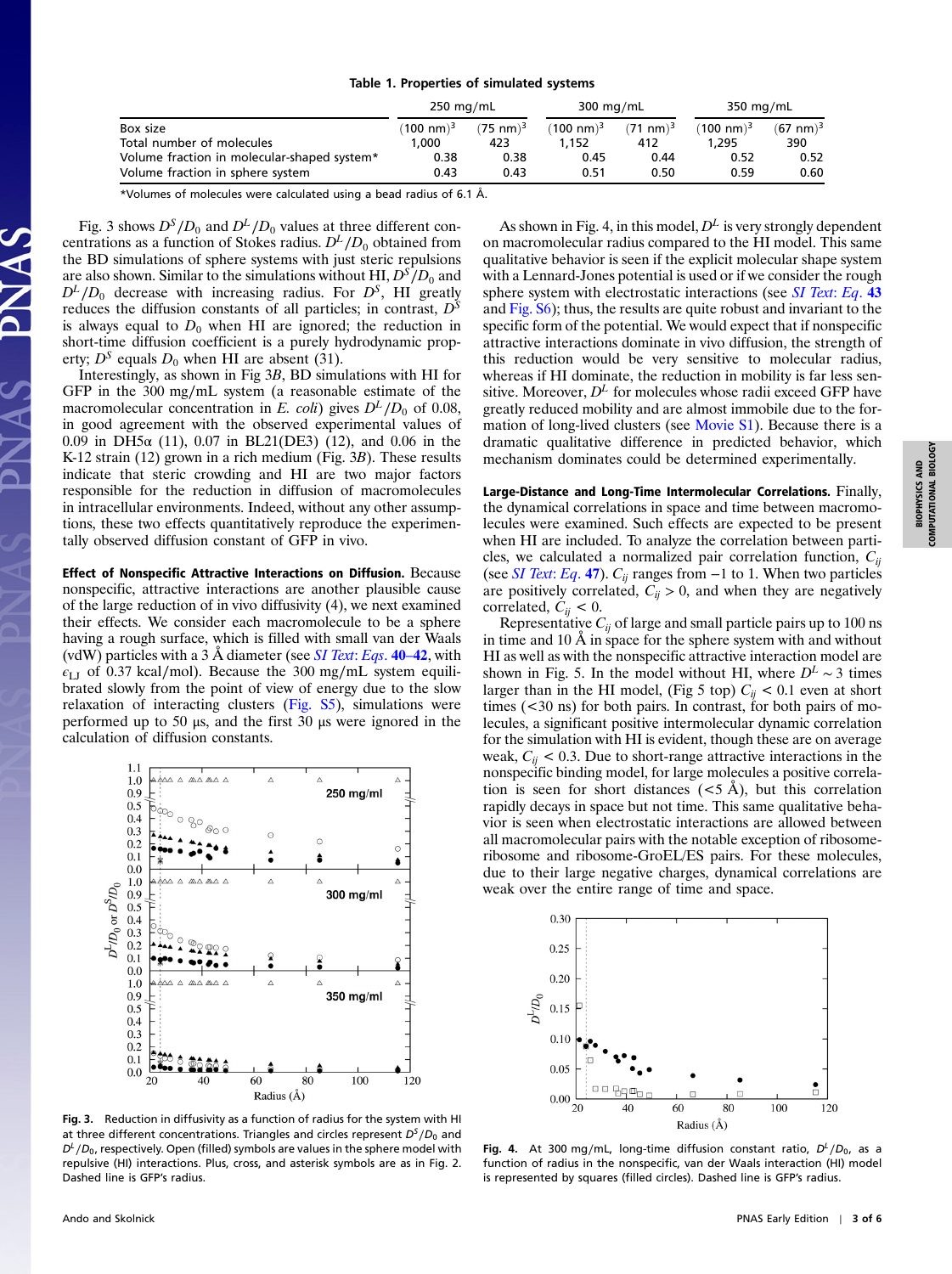

Fig. 5. Normalized pair correlation function,  $C_{ij}$ , averaged over GFP-GFP (left) and RNA polymerase-RNA polymerase (right) pairs for three different simulation models at 300 mg∕mL. The Stokes radii of GFP and RNA polymerase are 24.0 and 66.5 Å, respectively.

When nonspecific attractive interactions dominate, consistent with the very small values of  $D<sup>L</sup>$ , long-lived clusters at small intermolecular distances involving large macromolecules are seen. These results suggest that the dynamics in systems with HI and with nonspecific attractive interactions are qualitatively different. When HI are included, quite long distance and time dynamical correlations between particles of all sizes are observed but tight clusters of large particles are absent.

### Discussion

The goal of this study is to evaluate the role of molecular shape, HI, and nonspecific attractive interactions in the reduction of macromolecular diffusion in intracellular environments. To ascertain the importance of shape details where only soft repulsions are allowed, we considered two molecular representations: a molecular-shaped system and an equivalent sphere per macromolecule. An important result is that the equivalent sphere per macromolecule model well describes the diffusion of macromolecules in intracellular environments. We next examined whether HI exert a significant effect on macromolecular dynamics. For the heterogeneous, crowded environment typical of cells, these BD simulations take into account not only far-field HI but also near-field lubrication effects in three dimensions. The key finding of this work is that the two factors, excluded volume effects and HI, are sufficient to explain the large reduction in diffusion of macromolecules observed in vivo. Indeed, the diffusion constant of GFP in vivo can be quantitatively predicted by the inclusion of HI without any adjustable parameters or other ad hoc assumptions.

Nonspecific attractive interactions (e.g., vdW or contact potentials) represent another plausible mechanism that could cause the large reduction of diffusivity in vivo. However, by tuning the magnitude of intermolecular attractive interactions, we can scale the diffusion constant between the infinite dilution value and zero. How can one experimentally differentiate if nonspecific, attractive interactions or HI dominate macromolecular diffusion? One of the biggest differences between vdW and HI is their interaction range: HI are long-range interactions which decay  $\sim$ 1/r, while vdW are short-range interactions that decay rapidly as  $1/r<sup>6</sup>$  on the atomic scale (although their cumulative effects act at long-range with a large sensitivity to particle size). The other big difference is in the direction of the forces: vdW is always attractive between two particles except when particles overlap,

while the hydrodynamic force is repulsive for particles approaching each other and attractive for particles moving apart. Thus, the following qualitative differences in dynamic behavior result: First, the short-time diffusion constant,  $D<sup>S</sup>$ , is the same as the infinite dilution,  $D_0$ , value when attractive interactions dominate, whereas if HI dominate,  $D^S$  should differ significantly from  $D_0$ , with a difference that is size dependent. Second, for nonspecific attractions, the reduction in long-time diffusion constant should be strongly size dependent, with long-lived clusters forming with larger macromolecules that dramatically reduces their diffusion constant. If HI dominate,  $D<sup>L</sup>$  should exhibit a much weaker dependence on particle radius. Third, if HI are important, significant correlations in intermolecular dynamics for all size macromolecules should be observed in both space and time. These correlated motions are entirely absent in purely repulsive systems that ignore HI. With attractions, long-lived short distance correlations resulting from long-lived cluster formation should be seen for the larger macromolecules; this acts to dramatically reduce the diffusion constant of large molecules. We suspect that this large reduction in diffusivity is a nonphysical effect, and possibly precludes nonspecific intermolecular interactions as exerting a dominant effect on the dynamics.

A number of other factors can also affect intracellular diffusion: (i) Electrostatic interactions between molecules. In principle, electrostatic interactions are long-ranged. However, the salt concentration inside cells is ∼150 mM, so that they are well screened with a Debye length of ∼8 Å. McGuffee and Elcock recently simulated a bacterial cytoplasm model where electrostatic interactions were treated by using Poisson-Boltzmann equations (16). However, the diffusion coefficient of GFP is just slightly smaller than that obtained without electrostatic interactions; both values were 3–4 times larger than experiment. Moreover as shown in [SI Text](http://www.pnas.org/lookup/suppl/doi:10.1073/pnas.1011354107/-/DCSupplemental/pnas.1011354107_SI.pdf?targetid=STXT), inclusion of electrostatic interactions at the level of a linearized Poisson-Boltzmann equation using a single charge per one molecule does not modify the qualitative conclusions. Heterogeneous charge distributions on molecular surface, like in real biomolecules, may affect macromolecular motions. However, because electrostatic interactions are highly screened due to the short Debye length found in physiological conditions, we believe that our conclusions would not qualitatively change. (*ii*) *Viscosity* of the cytoplasm. In our simulations, the viscosity of the cytoplasm equals the value in water. The in vivo cytoplasm viscosity has been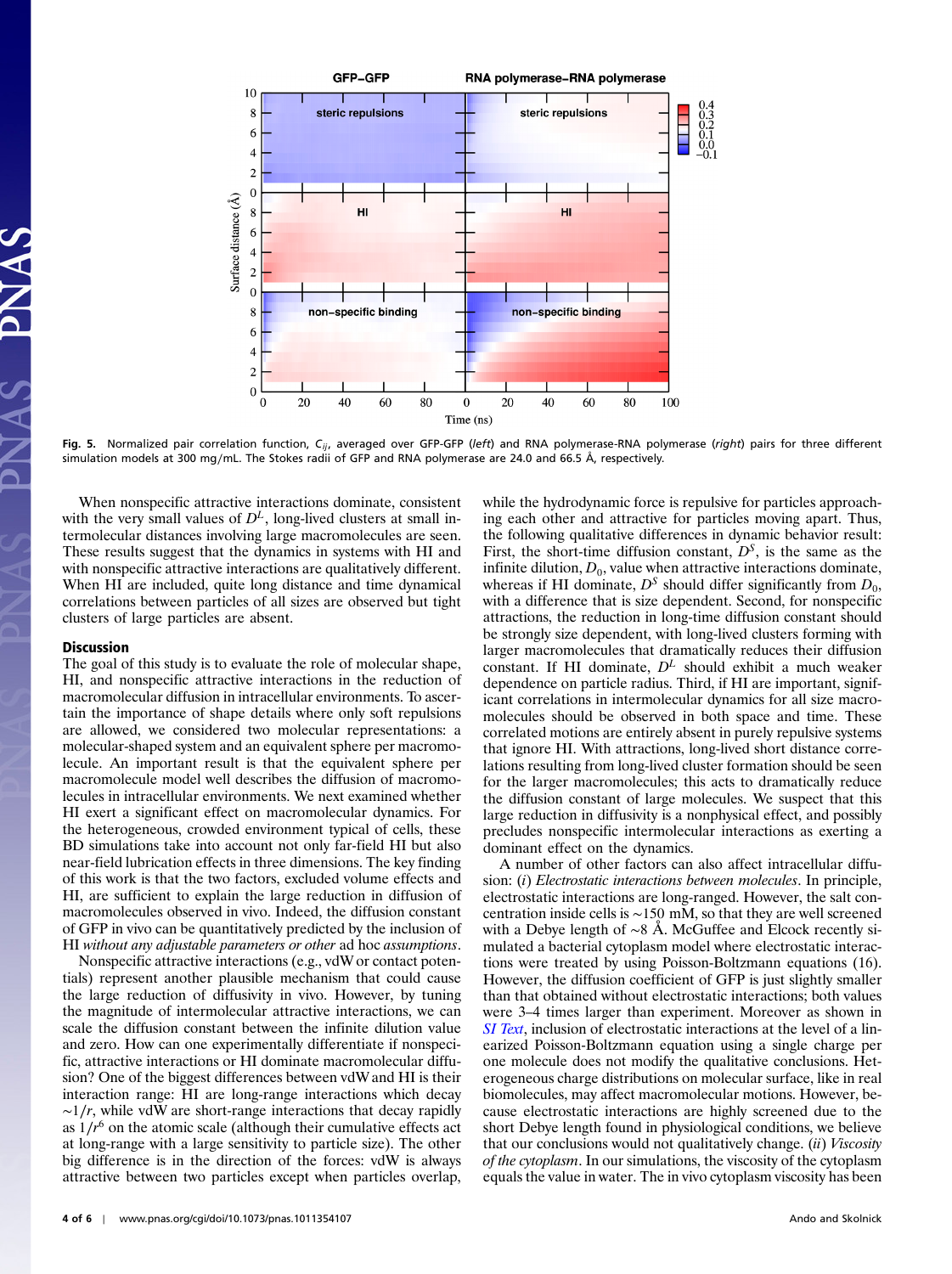measured and is not significantly larger than bulk water, i.e., it is less than 2 centipoise (2, 14, 32). (iii) GFP dimerization. It is well known that GFP tends to dimerize in solutions of low (<100 mM) ionic strength (33). All of these physical factors will decrease macromolecular diffusivity in vivo. However, based on other work (16) and our results, which show that the reduction in diffusion of GFP in the simulation with HI is very close to experiment, we expect the contribution of these three factors to be small.

Our results have demonstrated the likely importance of HI in macromolecular diffusion in vivo. However, there are a few possible limitations: First, the properties of a fluid on the nanometer scale are different from the bulk (34–36). HI determined by solving Stokes equations may not fully describe the molecular situation. (But the ability of Stokesian dynamics to describe the diffusive behavior of macromolecular colloid solutions suggests that such discrepancies in practice are minor). In order to fully validate the continuum limit assumption, molecular dynamics simulations with explicit solvent models would be necessary. Second, HI were considered only for the equivalent sphere system where the detailed molecular shape is ignored. Without HI, we demonstrated that this representation is a very good approximation, but we have not explicitly shown this for the system with HI. Recently, an analytical formula that estimates the crossover time from anisotropic to isotropic diffusion of an arbitrarily shaped object in three dimensions using its  $6N \times 6N$  diffusion tensor matrix was introduced (37). The longest crossover time of molecule in our simulation system estimated by using this formula is 1.7 μs for ribosome. Therefore, the effect of shape and diffusion anisotropy on the analysis of long-time translational diffusion is expected to be small. Third, our method is computationally very expensive. For much longer and larger simulations, further improvements in computational efficiency are essential. Banchio and Brady introduced a unique idea into BD simulations with HI to reduce the computational cost from  $O(N^3)$  to  $O(N^{1.25} \ln N)$ , where a mean field approximation for far-field HI and a Chebyshev polynomial instead of Cholesky decomposition are applied (38). Using or developing an approximate method such as local-density dependent HI (39, 40), is another possibility. However, the aforementioned methods were developed for homogeneous colloidal suspensions. Therefore, to develop a new method for heterogeneous cellular systems, a series of simulations based purely on hydrodynamic theory, like this study, must be performed. These simulations can serve as the reference system to assess approximate methods.

Diffusion in concentrated colloidal dispersions is well studied experimentally as well as theoretically. For monodisperse, hard sphere spherical particles, analytical equations that describe the concentration dependence of the short-time and long-time self-diffusion coefficients have been derived by Tokuyama and Oppenheim (41, 42). These theoretical values are in good agreement with experimental results on diffusivity even for condensed systems. Average values of short-time and long-time diffusion coefficients obtained from our simulations at three different concentrations decrease with increasing volume fraction, which are qualitatively similar to Tokuyama and Oppenheim's theoretical analysis. However, the short-time diffusion coefficients are smaller and the long-time diffusion coefficients are larger than the theoretical values with deviation less than 0.1. These small deviations may reflect differences between the monodisperse systems assumed by the theory and the heterogeneous systems under consideration. Additionally, crowding effects on the macromolecular motions are usually analyzed in the presence of a single type of crowding agent. A recent simulation study showed that the helixcoil transition temperature of a flexible helical homopolymer depends on the size of the crowding particles even at an identical volume fraction (43). This dependence may imply that the heterogeneity of the environment is important for understanding crowding effects in vivo. From the point of this view, our simulation method would be a good tool to analyze the in vivo thermodynamics and kinetics of macromolecular dynamics.

In conclusion, genome-sequencing has provided a detailed "parts list" for life (44). Recently, the proteome wide prediction of protein structure and function has also become practical (44–50). The next frontier in biophysics is to integrate this information and construct in silico cells that not only can describe the behavior of living systems in terms of individual biomolecules but which also can elucidate new biological principles describing their collective behavior. Until now, little attention has been paid to the biophysical properties of the crowded, heterogeneous environments found in cells, which have a great impact on the biological processes taking place. Therefore, modeling these crowding effects is an important first step towards whole cell simulation.

In that spirit, by conducting a series of BD simulations, the following conclusions were obtained: First, excluded volume effects and HI are likely the two major factors that likely account for the large reduction of diffusion of macromolecules in vivo. Second, representing a molecule by one sphere is a reasonable approximation for analyzing in vivo macromolecular diffusion. Third, the effects of HI can be experimentally demonstrated by examining the reduction in short-time and long-time diffusion constants over the infinite dilution values, and by exploring the presence of intermolecular dynamic correlations at times scales on the hundreds of nanoseconds. If validated, this experimental result will provide insight into the hitherto unsuspected importance of HI on intracellular dynamics.

#### Methods

The detailed description of the methodology employed here is described in [SI Text](http://www.pnas.org/lookup/suppl/doi:10.1073/pnas.1011354107/-/DCSupplemental/pnas.1011354107_SI.pdf?targetid=STXT) with the salient points presented below.

Estimation of Diffusion Tensor of a Macromolecule from Its Atomic Structure. Proteins and nucleic acids are represented by their C $\alpha$  and P, C4', N1, and N9 beads, respectively. To account for the shape anisotropy of macromolecules, their infinite dilution diffusion tensors were calculated using rigidparticle theory (23–25). In this theory, the radius of the beads is the only parameter needed as input. The bead radius was optimized using twelve different proteins whose molecular mass ranges from 6 kDa to 230 kDa, (24) ([Table S1](http://www.pnas.org/lookup/suppl/doi:10.1073/pnas.1011354107/-/DCSupplemental/pnas.1011354107_SI.pdf?targetid=ST1) and [Fig. S1\)](http://www.pnas.org/lookup/suppl/doi:10.1073/pnas.1011354107/-/DCSupplemental/pnas.1011354107_SI.pdf?targetid=SF1) to reproduce their diffusion constants in dilute conditions.

Construction of the Intracellular Environment. We built systems mimicking the E. coli cytoplasm environment based on the data reported by Ridgway et al (14) and the CyberCell database of the physical properties of E. coli (51). The concentration of macromolecules in the E. coli cytoplasm is estimated to be in the range of 300–400 mg∕mL (3). Therefore, intracellular models at three different concentrations, 250, 300, and 350 mg∕mL were constructed that contain 15 different types of macromolecules abundant in the E. coli cytoplasm (52). These macromolecules include ribosomes, chaperonin GroEL/ ES, RNA polymerase, glycolytic and some other enzymes, tRNA, and GFP [\(Fig. S2\)](http://www.pnas.org/lookup/suppl/doi:10.1073/pnas.1011354107/-/DCSupplemental/pnas.1011354107_SI.pdf?targetid=SF2). For molecular-shaped systems (see Fig 1, left), molecules were represented by strings of beads described in the previous section. The number and types of macromolecules are summarized in Table 1 and [Table S3](http://www.pnas.org/lookup/suppl/doi:10.1073/pnas.1011354107/-/DCSupplemental/pnas.1011354107_SI.pdf?targetid=ST3), with their estimated hydrodynamic properties presented in [Table S2](http://www.pnas.org/lookup/suppl/doi:10.1073/pnas.1011354107/-/DCSupplemental/pnas.1011354107_SI.pdf?targetid=ST2).

To investigate the effects of molecular shape on diffusion, we constructed a system (see Fig 1, right) where each macromolecule i was represented by an equivalent sphere Stokes radius  $a_i$ , is given by  $6\pi\eta a_i = k_B T/D_{0,i}$ , in which  $D_{0,i}$ is the calculated translational diffusion coefficient of molecule i (see [Table S2\)](http://www.pnas.org/lookup/suppl/doi:10.1073/pnas.1011354107/-/DCSupplemental/pnas.1011354107_SI.pdf?targetid=ST2) at infinite dilution.

Hydrodynamic Interactions. In order to include not only the far-field HI but also the many-body and near-field HI in simulations, the Durlofsky-Brady-Bossis approach to Stokesian dynamics was used (18, 53).

Brownian Dynamics Algorithm. For a BD simulation without HI, the integration scheme developed by Ermak and McCammon (54) was used. On including HI, in principle, the diffusion tensor of each molecule depends on the instantaneous configuration of the entire system (but we would expect screening to emerge at higher concentrations). To explore the role of HI, the modified